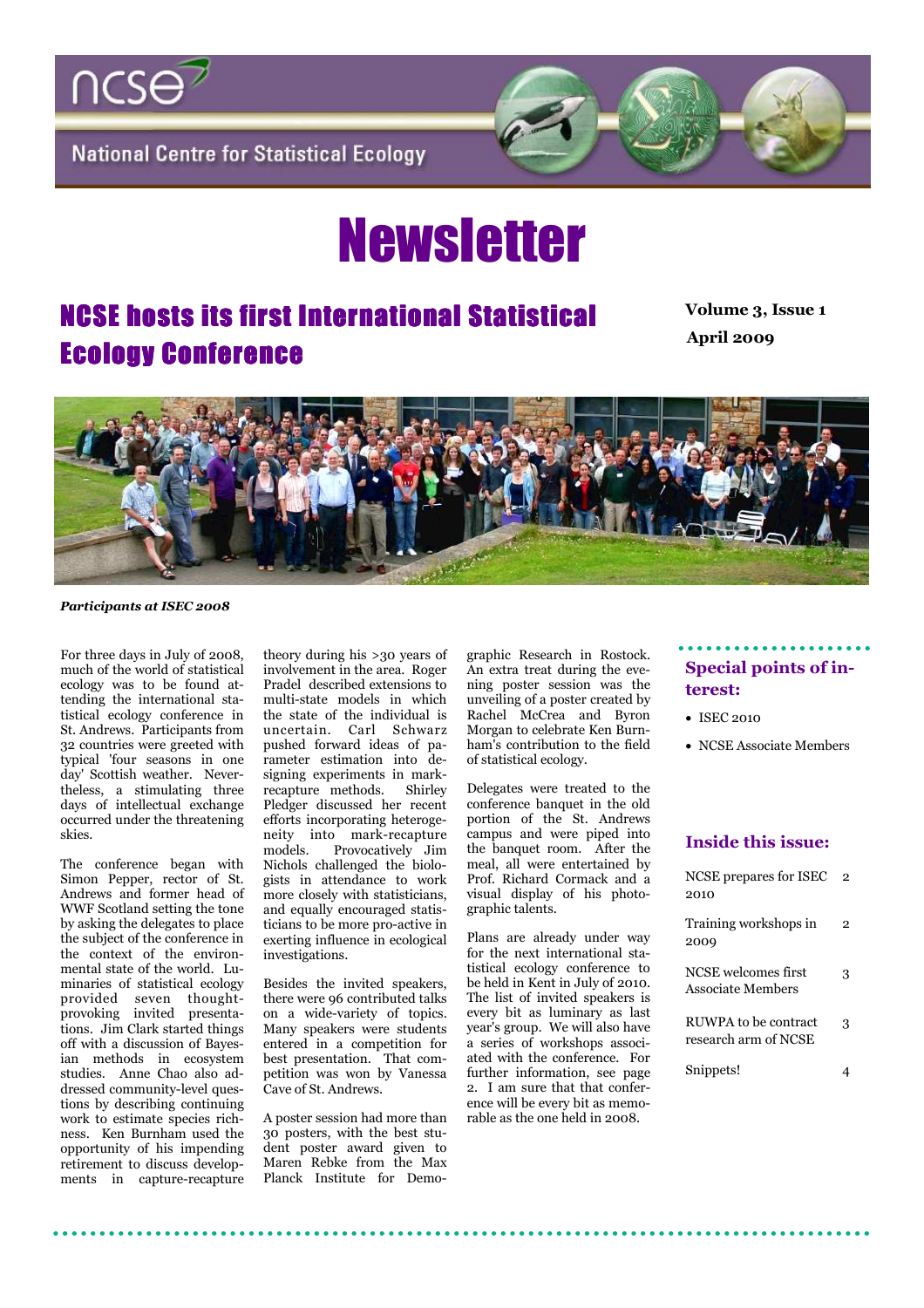Page 2



## NCSE prepares for ISEC 2010

The International Statistical Ecology Conference (ISEC 2010) will take place from Tuesday 6th to Friday 9th July 2010 at the University of Kent at Canterbury in the UK.

This conference will bring together experts from around the world to discuss topics of interest to ecological statisticians and numerical biologists. Sessions will focus on mark-recapture methods, distance sampling methods, other abundance estimation techniques, monitoring of biodiversity, survey design and analysis for estimating population trends, modelling of spatial trends in animal density, integrated population modelling, stochastic population dynamics modelling, stochastic multispecies modelling, and stochastic modelling of animal movement.

There will also be a series of workshops linked to the conference.

Seven eminent invited speakers will give the plenary talks through the conference. They are:

• Professor Lord Robert May of Oxford OM AC FRS, Department of Zoology, University of Oxford

- Carmen Fernandez, Instituto Español de Oceanografía, Spain
- Jeff Laake, Alaska Fisheries Science Center, National Oceanic and Atmospheric Administration, United States Department of Commerce
- Darryl MacKenzie, Proteus Research & Consulting Ltd
- Marc Mangel, Department of Applied Mathematics and Statistics, University of California
- Ken Pollock, Professor of Zoology, North Carolina State University
- Nigel Yoccoz, Institute of Biology, University of Tromsø.

Take a look at the ISEC 2010 website: http://www.creem.st-and.ac.uk/ocs/ index.php/isec/isec2010/ for further information on each speaker. Further information about the conference, including the process for booking places and contributing talks and posters, will be made available on the website as it becomes available.



Views of Woolf College, University of Kent © University of Kent



## *Take a look at our new website— look new website—*



## **Training workshops in 2009**

A full slate of workshops are to be held at the Observatory in St. Andrews. The workshop series begins in early June with Darryl MacKenzie from Proteus Ltd. (New Zealand). He will lead a four-day workshop in species occurrence and occupancy. In July, the distance sampling group from St. Andrews will deliver their introductory workshop at San Diego State University for 3.5 days, followed by a one-day workshop on acoustic methods in distance sampling.

During the month of August, there will be three workshops. Leading a workshop in Europe for the first time in over a decade, Gary White, emeritus professor from Colorado State Univ., will deliver a five-day workshop on mark-recapture methods, using the MARK software he has authored over the past 15 years. Also instructing

during this workshop will be Paul Doherty, a faculty member at Colorado State University.

The introductory and advanced versions of the distance sampling workshops will be held during the third and fourth weeks of August, led by the distance sampling group

at St. Andrews. Finally, in September, ahead of the Euring conference, Dr Ruth King, Prof. Byron Morgan and Dr Olivier Gimenez will deliver their workshop on Bayesian analytical methods in population ecology. Full details of these workshops can be found online at http://creem2.standrews.ac.uk/workshops.aspx

| <b>Workshops at St Andrews</b>          | <b>Dates</b>   |
|-----------------------------------------|----------------|
| Species occupancy and occurrence        | $9-12$ June    |
| <b>MARK</b> workshop                    | 3-7 August     |
| Introductory distance sampling          | 18-21 August   |
| Advanced distance sampling              | 24-28 August   |
| Bayesian analysis of population ecology | 7-11 September |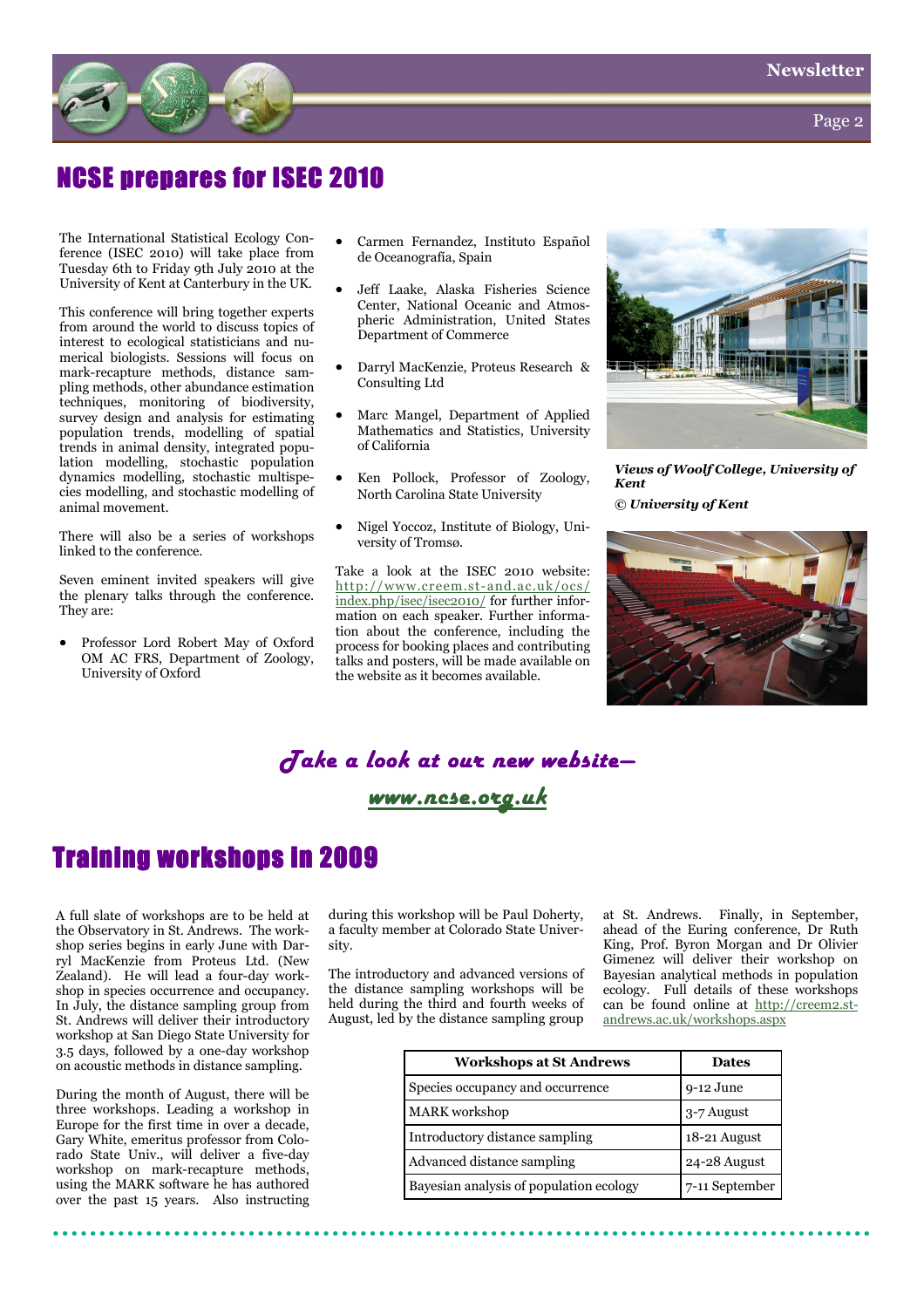#### Page 3



## NCSE welcomes first Associate Members

We are pleased to welcome the following associate members to NCSE.

Nicholas Aebischer is Deputy Director of Research at the Game and Wildlife Conservation Trust. Nicholas is perhaps best known amongst the statistical ecology community for his work on compositional analysis of habitat use from radio-tracking data, but has many papers on wide-ranging topics in farmland, moorland and marine ecology.

Nicole Augustin is Lecturer in Statistics at the University of Bath. Nicole was a PhD student at St Andrews, working on spatial models for ecological survey data, in particular auto-Poisson and auto-logistic models. She has also published on model averaging, forestry applications of statistics, and generalized additive models.

Paul Blackwell is already actively involved in NCSE activities, having attended past workshops and spoken at an NCSEorganised session at the International Biometrics Conference in Dublin. He is Professor of Statistics at the University of Sheffield. He has published extensively on marine ecology, on radio-carbon dating, and on dispersion, diffusion and invasion models.

Bill Browne is Professor of Biostatistics at the University of Bristol. His publications span MCMC methods, risk models, random effect models and multilevel models, with applications in ecology, medicine, epidemiology, agriculture, veterinary science and education. His contributions to statistical ecology include modelling of the Wytham Wood great tit data. His colleague, Sean Rands, a lecturer in the School of Clinical Veterinary Science at Bristol, also has interests in statistical ecology, including social foraging theory models, models for reserve allocation decisions in animals, and the effects of predation risk on behaviour.

David Elston is already an honorary professor within NCSE. He is Director of Biomathematics and Statistics Scotland, who provide a statistical consultancy service to Scottish research institutes. He has published statistical and modelling papers in a wide range of journals, spanning statistics, terrestrial and marine ecology, biology, agriculture, land use, hydrology, geography, environmental management and veterinary science. Two of his staff, Mark Brewer and Adam Butler, are also associate members. Mark's interests are in spatio-temporal modelling, compositional data analysis, Bayesian mixture modelling and kernel density estimation. Adam shares Mark's interests in spatio-temporal modelling, and also works with environmental risk assessment and extreme value methods.

Dan Haydon is Professor of Population Ecology and Epidemiology at the University of Glasgow. His primary research focus is in epidemiology, primarily in the context of domestic and wild animal populations. His work in ecology includes modelling population dynamics and especially population cycles, and in movement models.

Chiara Mazzetta is Research Fellow at the University of Warwick, having previously been a PhD student under Steve Brooks at Cambridge, followed by a spell as Post-Doctoral Research Assistant with Byron Morgan at Kent. Prior to her PhD, Chiara worked in medical statistics. Since moving into statistical ecology, she has worked with MCMC methods, with ecological applications in modelling demographic trends and ring-recovery data.

#### "NCSE announces first Associate Members."

## UWPA to be contract research arm of NCSE

The Research Unit for Wildlife Population Assessment (RUWPA) performs a contract research function, specialising in population assessment. RUWPA staff have particular expertise in distance sampling methodology and in the development of methods for specialised types of wildlife survey. RUWPA has also conducted research in state-space modelling of population dynamics. Recent projects include population assessment techniques in the context of impact assessment, and the

assessment of new survey methodology such as digital imagery for assessment of seabird distribution in the vicinity of wind farm developments.

More information can be found at www.ruwpa.st-and.ac.uk.

Contact: Dr Eric Rexstad, +44-(0)1334- 461833, ericr@mcs.st-and.ac.uk



Aerial survey for sea ducks, Horns Rev offshore wind farm, Jutland © Ib Krag Petersen, NERI, Denmark